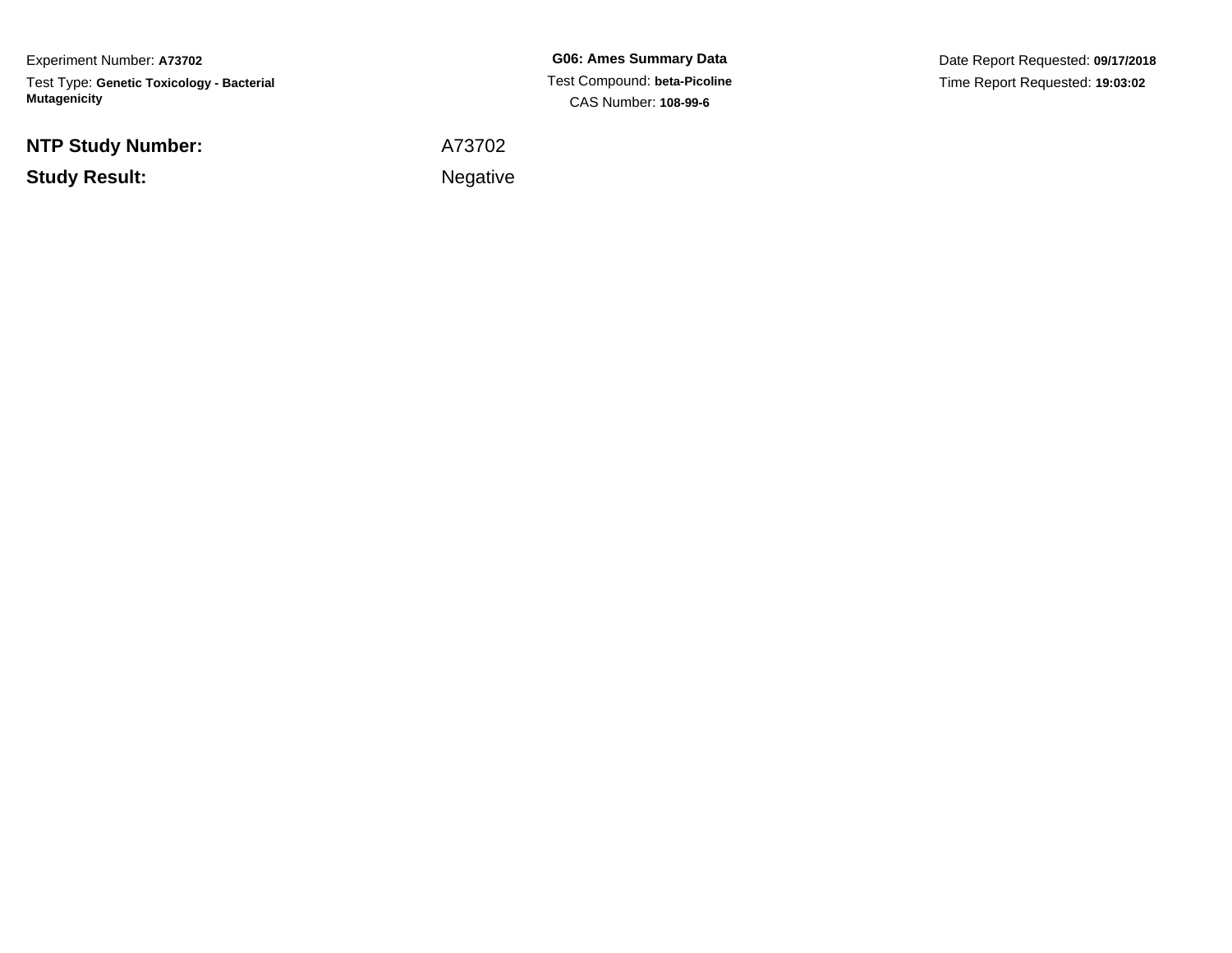| Experiment Number: A73702                                        |                   |                                                      | <b>G06: Ames Summary Data</b> |                                 | Date Report Requested: 09/17/2018 |
|------------------------------------------------------------------|-------------------|------------------------------------------------------|-------------------------------|---------------------------------|-----------------------------------|
| Test Type: Genetic Toxicology - Bacterial<br><b>Mutagenicity</b> |                   | Test Compound: beta-Picoline<br>CAS Number: 108-99-6 |                               | Time Report Requested: 19:03:02 |                                   |
|                                                                  |                   |                                                      | Strain: TA100                 |                                 |                                   |
| Dose (ug/Plate)                                                  | <b>Without S9</b> | <b>Without S9</b>                                    | <b>With 10% Rat S9</b>        | <b>With 30% Rat S9</b>          | With 10% Hamster S9               |
| Vehicle Control <sup>1</sup>                                     | $127 \pm 6.4$     | $101 \pm 9.1$                                        | $155 \pm 8.7$                 | $140 \pm 18.3$                  | $187 \pm 15.6$                    |
| 100.0                                                            | $134 \pm 12.0$    | $119 \pm 7.9$                                        | $167 \pm 17.1$                | $137 \pm 4.8$                   | $156 \pm 11.1$                    |
| 333.0                                                            | $131 \pm 11.7$    | $91 \pm 3.3$                                         | $159 \pm 6.0$                 | $132 \pm 26.6$                  | $149 \pm 6.7$                     |
| 1000.0                                                           | $125 \pm 3.7$     | $120 \pm 7.2$                                        | $141 \pm 6.0$                 | $129 \pm 5.8$                   | $160 \pm 15.0$                    |
| 3333.0                                                           | $123 \pm 4.7$     | $10 \pm 4.5^s$                                       | $149 \pm 9.3$                 | $133 \pm 5.2$                   | $145 \pm 6.2$                     |
| 10000.0                                                          | $107 \pm 11.8$    | $8 \pm 4.3^s$                                        | Toxic                         | $4 \pm 4.3^{s}$                 | $133 \pm 2.5^s$                   |
| <b>Trial Summary</b>                                             | Negative          | Negative                                             | Negative                      | Negative                        | Negative                          |
| Positive Control <sup>2</sup>                                    |                   |                                                      |                               |                                 | $432 \pm 10.9$                    |
| Positive Control <sup>3</sup>                                    | $361 \pm 14.3$    | $338 \pm 21.2$                                       |                               |                                 |                                   |
| Positive Control <sup>4</sup>                                    |                   |                                                      | $532 \pm 71.6$                |                                 |                                   |
| Positive Control <sup>5</sup>                                    |                   |                                                      |                               |                                 |                                   |
| Positive Control <sup>6</sup>                                    |                   |                                                      |                               | $332 \pm 25.4$                  |                                   |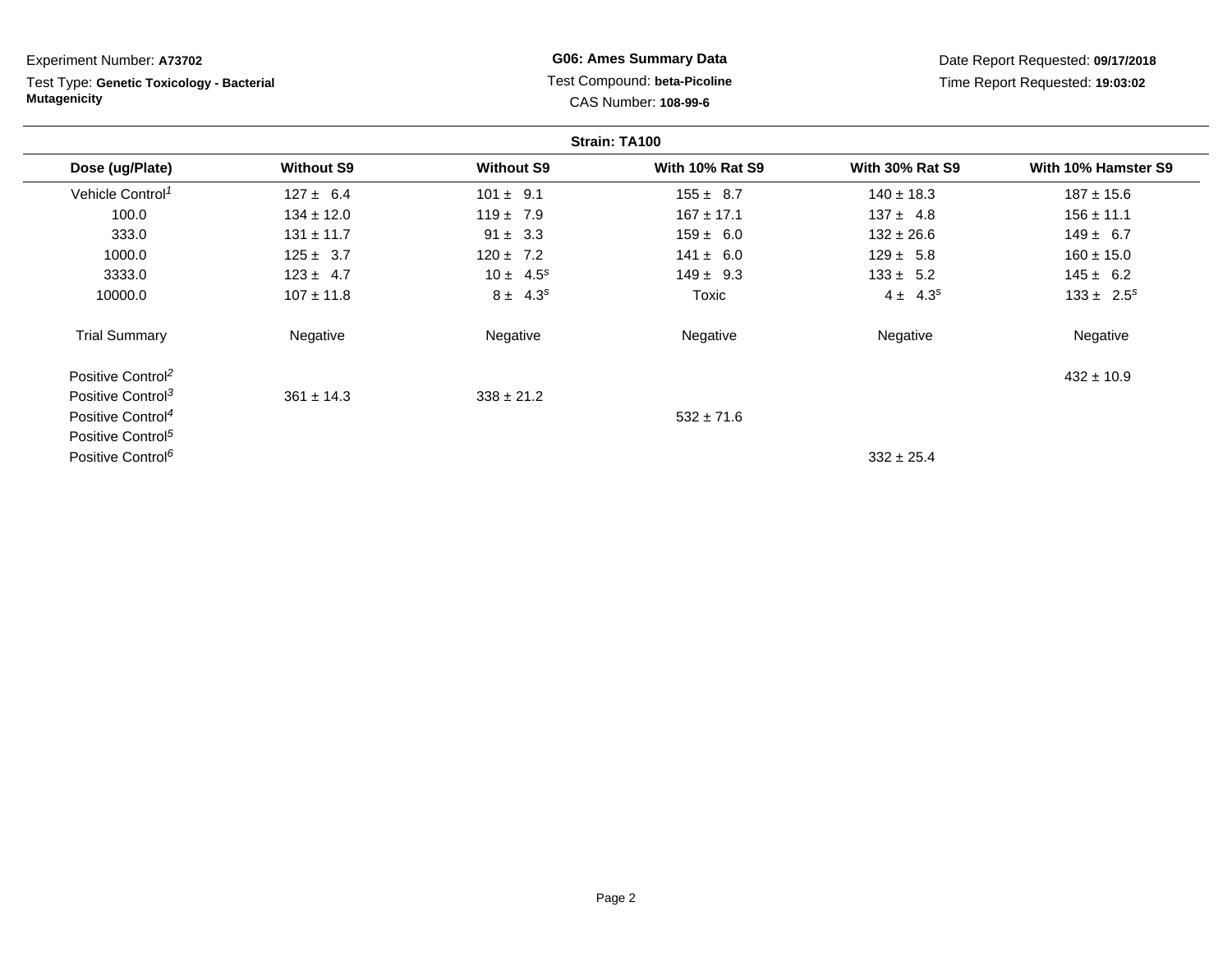Test Type: **Genetic Toxicology - Bacterial Mutagenicity**

**G06: Ames Summary Data** Test Compound: **beta-Picoline**CAS Number: **108-99-6**

Date Report Requested: **09/17/2018**Time Report Requested: **19:03:02**

#### **Strain: TA100**

| Dose (ug/Plate)               | With 30% Hamster S9 |  |
|-------------------------------|---------------------|--|
| Vehicle Control <sup>1</sup>  | $104 \pm 6.0$       |  |
| 100.0                         | $128 \pm 9.4$       |  |
| 333.0                         | $110 \pm 15.7$      |  |
| 1000.0                        | $115 \pm 8.7$       |  |
| 3333.0                        | $98 \pm 3.9$        |  |
| 10000.0                       | $93 \pm 4.3$        |  |
| <b>Trial Summary</b>          | Negative            |  |
| Positive Control <sup>2</sup> |                     |  |
| Positive Control <sup>3</sup> |                     |  |
| Positive Control <sup>4</sup> |                     |  |
| Positive Control <sup>5</sup> | $664 \pm 117.2$     |  |
| Positive Control <sup>6</sup> |                     |  |
|                               |                     |  |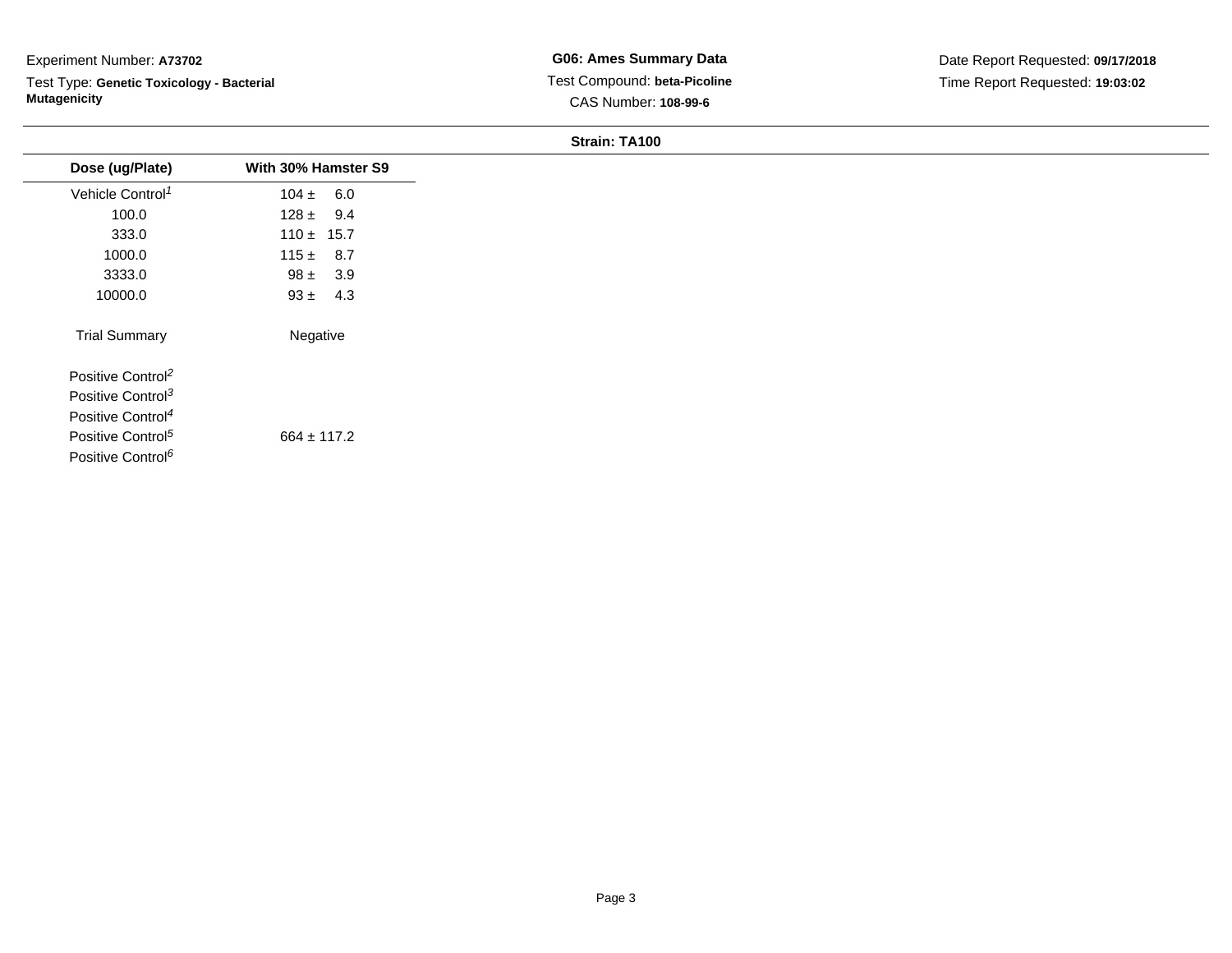**Strain: TA1535Dose (ug/Plate) Without S9 Without S9 With 10% Rat S9 With 30% Rat S9 With 10% Hamster S9** Vehicle Control<sup>1</sup>  $14 \pm 0.3$ 3  $18 \pm 1.5$   $10 \pm 2.0$   $12 \pm 1.0$   $13 \pm 1.9$ 100.00 12 ± 2.7 18 ± 0.9 14 ± 1.9 13 ± 2.9 13 ± 2.0 333.00 15 ± 2.6 18 ± 3.8 16 ± 2.9 11 ± 0.9 15 ± 1.5 1000.00 12 ± 1.0 18 ± 1.5 17 ± 3.0 12 ± 4.1 13 ± 3.7 3333.00 11 ± 2.3 14 ± 2.0 12 ± 2.8 14 ± 0.6 11 ± 0.7 10000.00  $10 \pm 2.0^s$   $17 \pm 2.6^s$   $9 \pm 2.4^s$   $5 \pm 2.6^s$   $11 \pm 2.6^s$ Trial Summary Negativee **Negative Regative** Negative Negative Negative Regative Negative Positive Control<sup>2</sup>  $\frac{2}{33} \pm 4.8$ Positive Control<sup>3</sup>  $134 \pm 29.9$  $401 \pm 54.7$ Positive Control<sup>5</sup> Positive Control<sup>6</sup>  $125 \pm 14.5$  $34 \pm 5.4$ Experiment Number: **A73702**Test Type: **Genetic Toxicology - BacterialMutagenicityG06: Ames Summary Data** Test Compound: **beta-Picoline**CAS Number: **108-99-6**Date Report Requested: **09/17/2018**Time Report Requested: **19:03:02**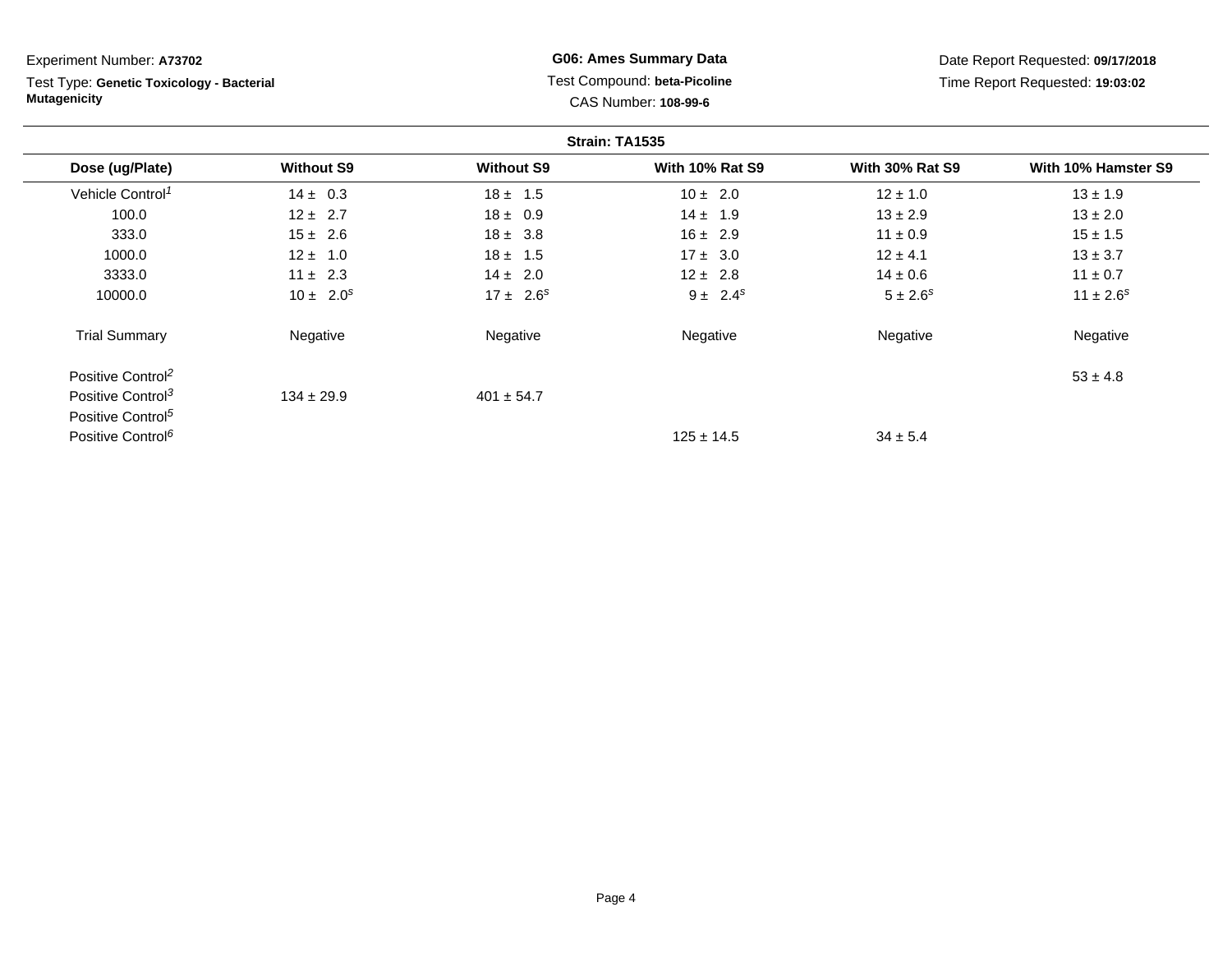Test Type: **Genetic Toxicology - Bacterial Mutagenicity**

## **Strain: TA1535**

| Dose (ug/Plate)               | With 30% Hamster S9      |
|-------------------------------|--------------------------|
| Vehicle Control <sup>1</sup>  | $15 \pm 0.3$             |
| 100.0                         | $10 \pm 0.6$             |
| 333.0                         | $9 \pm 2.4$              |
| 1000.0                        | $10 \pm 1.7$             |
| 3333.0                        | $10 \pm 0.6$             |
| 10000.0                       | $5 \pm 4.0$ <sup>s</sup> |
| <b>Trial Summary</b>          | Negative                 |
| Positive Control <sup>2</sup> |                          |
| Positive Control <sup>3</sup> |                          |
| Positive Control <sup>5</sup> | $109 \pm 8.4$            |
| Positive Control <sup>6</sup> |                          |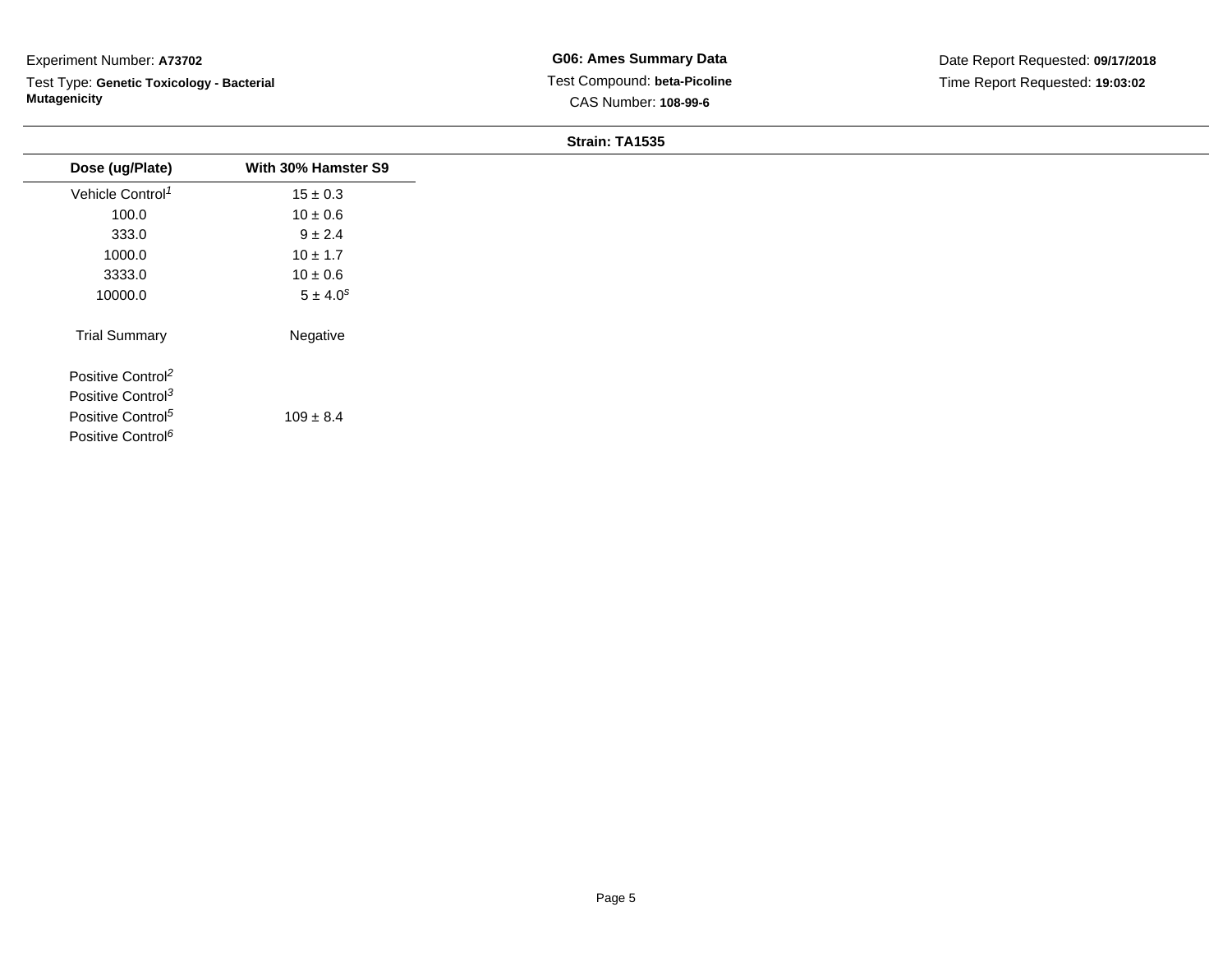| Experiment Number: A73702                                        |                   | <b>G06: Ames Summary Data</b> |                                                      | Date Report Requested: 09/17/2018 |                                 |
|------------------------------------------------------------------|-------------------|-------------------------------|------------------------------------------------------|-----------------------------------|---------------------------------|
| Test Type: Genetic Toxicology - Bacterial<br><b>Mutagenicity</b> |                   |                               | Test Compound: beta-Picoline<br>CAS Number: 108-99-6 |                                   | Time Report Requested: 19:03:02 |
|                                                                  |                   |                               | <b>Strain: TA97</b>                                  |                                   |                                 |
| Dose (ug/Plate)                                                  | <b>Without S9</b> | <b>Without S9</b>             | <b>With 10% Rat S9</b>                               | <b>With 30% Rat S9</b>            | With 10% Hamster S9             |
| Vehicle Control <sup>1</sup>                                     | $81 \pm 0.9$      | $212 \pm 4.0$                 | $232 \pm 6.0$                                        | $128 \pm 13.2$                    | $228 \pm 5.5$                   |
| 100.0                                                            | $94 \pm 5.9$      | $175 \pm 11.0$                | $188 \pm 12.4$                                       | $150 \pm 13.8$                    | $248 \pm 6.7$                   |
| 333.0                                                            | $92 \pm 6.2$      | $224 \pm 21.6$                | $216 \pm 9.4$                                        | $133 \pm 11.7$                    | $206 \pm 26.6$                  |
| 1000.0                                                           | $91 \pm 13.7$     | $197 \pm 3.7$                 | $203 \pm 13.7$                                       | $123 \pm 8.4$                     | $234 \pm 2.1$                   |
| 3333.0                                                           | $85 \pm 13.3$     | $160 \pm 4.2$                 | $186 \pm 18.3$                                       | $122 \pm 6.8$                     | $140 \pm 10.4$                  |
| 10000.0                                                          | $25 \pm 15.1^s$   | $148 \pm 5.0^s$               | $114 \pm 7.3^s$                                      | $79 \pm 9.7^s$                    | $89 \pm 43.1^s$                 |
| <b>Trial Summary</b>                                             | Negative          | Negative                      | Negative                                             | Negative                          | Negative                        |
| Positive Control <sup>4</sup>                                    |                   |                               |                                                      |                                   | $1381 \pm 74.4$                 |
| Positive Control <sup>6</sup>                                    |                   |                               | $806 \pm 88.2$                                       | $314 \pm 5.3$                     |                                 |
| Positive Control <sup>7</sup>                                    | $329 \pm 6.5$     | $665 \pm 22.8$                |                                                      |                                   |                                 |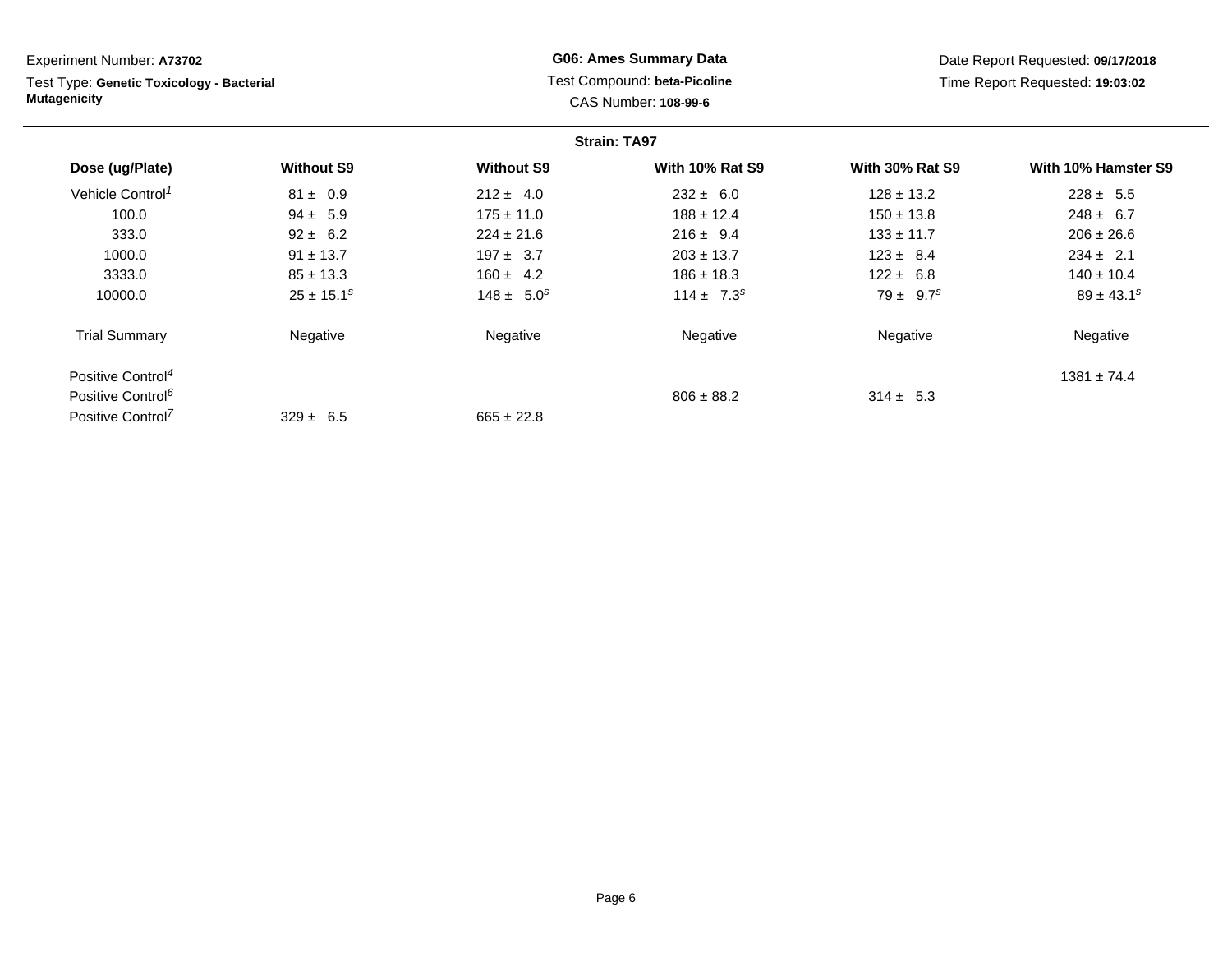Test Type: **Genetic Toxicology - Bacterial Mutagenicity**

**G06: Ames Summary Data** Test Compound: **beta-Picoline**CAS Number: **108-99-6**

**Strain: TA97**

| Dose (ug/Plate)               | With 30% Hamster S9 |
|-------------------------------|---------------------|
| Vehicle Control <sup>1</sup>  | $99 \pm 9.0$        |
| 100.0                         | $139 \pm 14.2$      |
| 333.0                         | $112 \pm 8.3$       |
| 1000.0                        | $116 \pm 5.6$       |
| 3333.0                        | $100 \pm 9.2$       |
| 10000.0                       | $74 \pm 12.4^s$     |
| <b>Trial Summary</b>          | Negative            |
| Positive Control <sup>4</sup> |                     |
| Positive Control <sup>6</sup> | $415 \pm 53.7$      |
| Positive Control <sup>7</sup> |                     |
|                               |                     |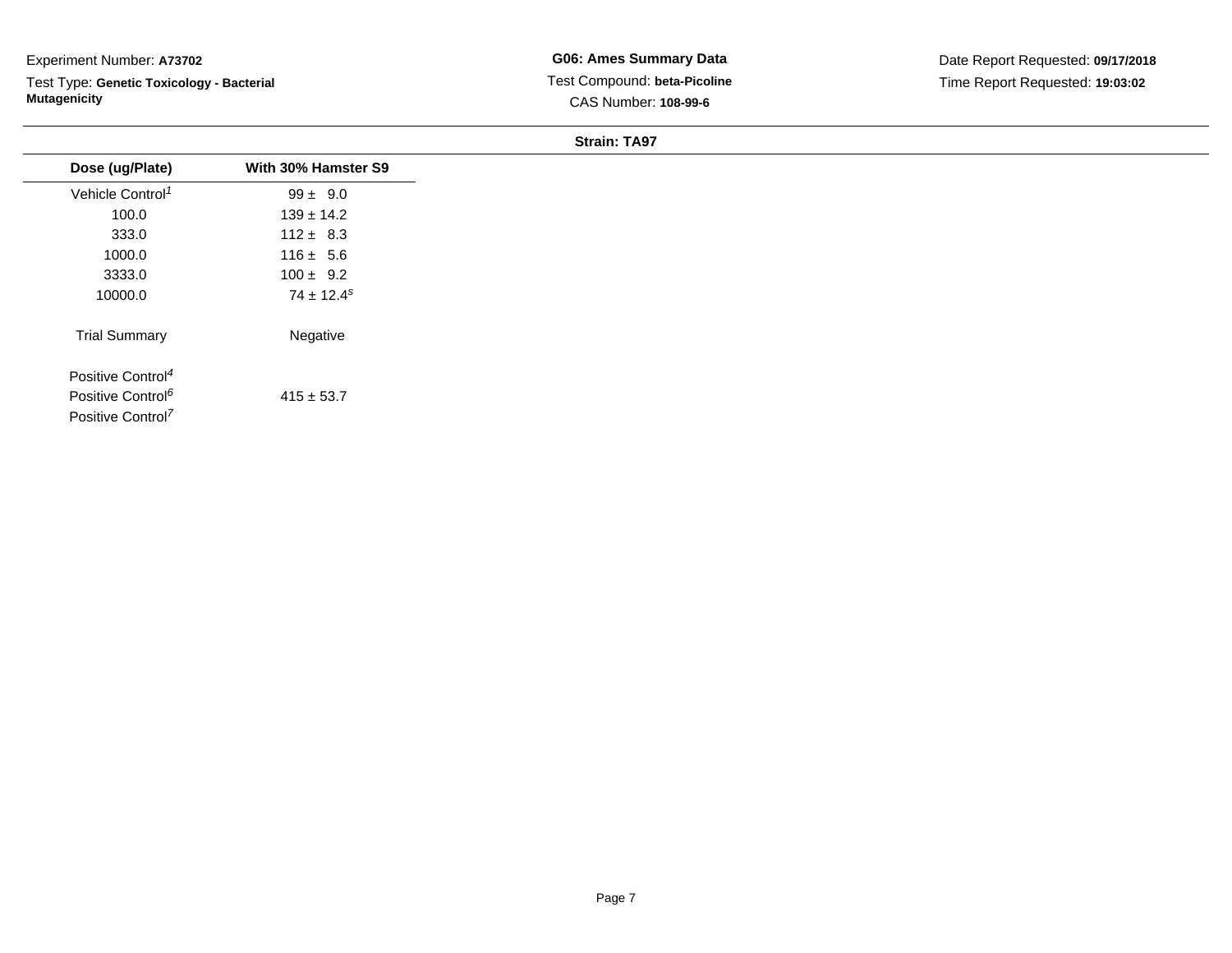**Strain: TA98Dose (ug/Plate) Without S9 Without S9 Without S9 With 10% Rat S9 With 30% Rat S9** Vehicle Control<sup>1</sup>  $12 \pm 3.5$  18 ± 2.0 11 ± 2.3 25 ± 2.8 23 ± 3.5 100.00  $11 \pm 2.0$   $23 \pm 0.9$   $23 \pm 0.9$   $21 \pm 3.2$   $24 \pm 3.0$ 333.00  $13 \pm 1.5$   $16 \pm 1.5$   $14 \pm 3.1$   $20 \pm 2.2$   $25 \pm 5.2$ 1000.00  $10 \pm 0.3$   $19 \pm 3.1$   $11 \pm 1.5$   $17 \pm 1.7$   $20 \pm 0.3$ 3333.00  $10 \pm 0.9$   $18 \pm 2.0$   $10 \pm 2.5$   $24 \pm 0.3$   $18 \pm 3.2$ 6667.00  $12 \pm 0.7$ 10000.00  $4 \pm 4.0^s$  Toxic  $11 \pm 2.5$  Toxic  $0 \pm 0.3^s$ Trial Summary Negativee **Negative Regative** Negative Negative Negative Regative Negative Positive Control<sup>2</sup> 253 ± 70.1 Positive Control<sup>8</sup>  $162 \pm 16.3$  $200 \pm 7.1$  195  $\pm$  16.4 Experiment Number: **A73702**Test Type: **Genetic Toxicology - BacterialMutagenicity** Test Compound: **beta-Picoline**CAS Number: **108-99-6**Date Report Requested: **09/17/2018**Time Report Requested: **19:03:02**

Positive Control<sup>5</sup>  $243 \pm 32.3$ 

# **G06: Ames Summary Data**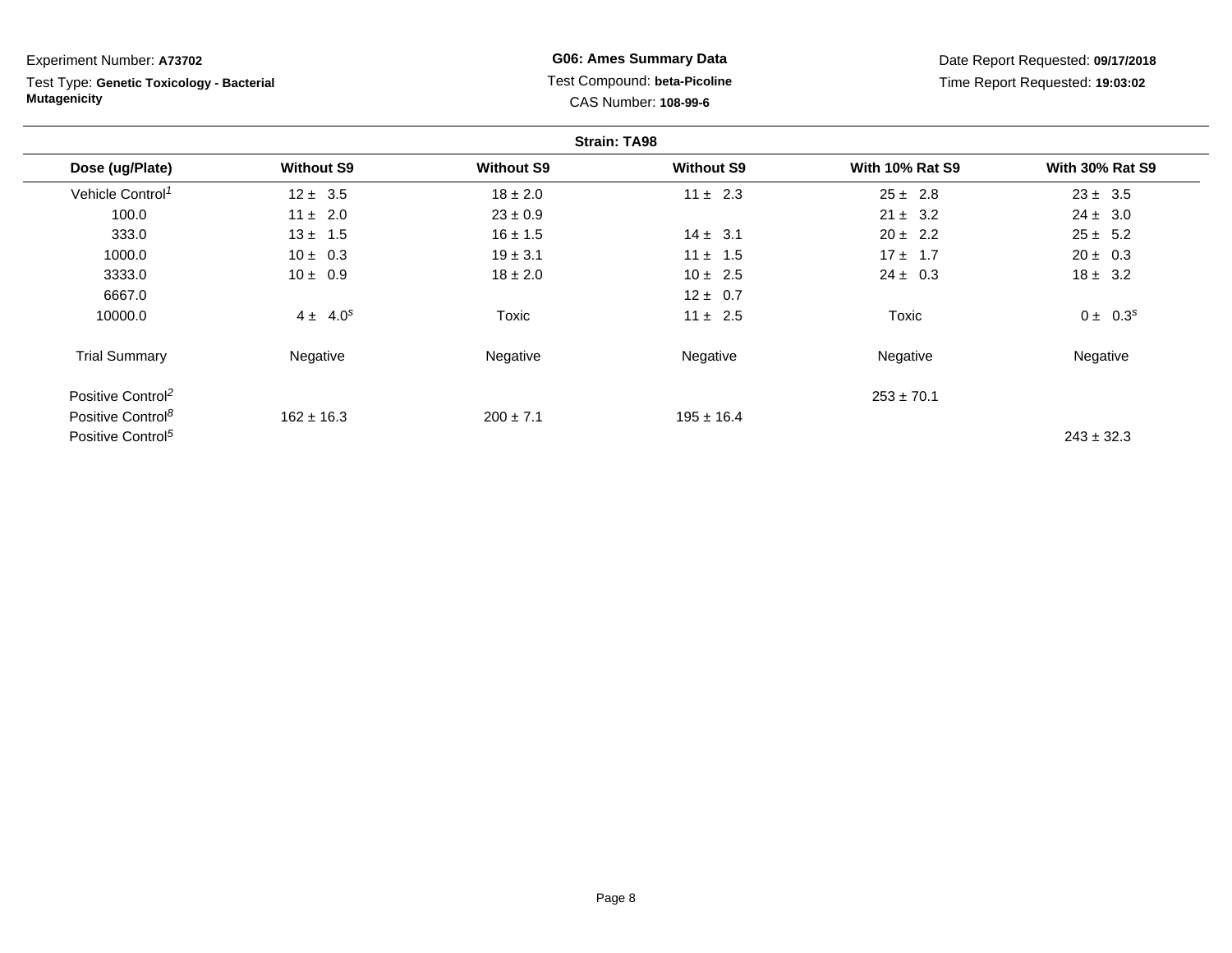Test Type: **Genetic Toxicology - Bacterial Mutagenicity**

**G06: Ames Summary Data** Test Compound: **beta-Picoline**CAS Number: **108-99-6**

|                               |                     | <b>Strain: TA98</b> |
|-------------------------------|---------------------|---------------------|
| Dose (ug/Plate)               | With 10% Hamster S9 | With 30% Hamster S9 |
| Vehicle Control <sup>1</sup>  | $23 \pm 2.1$        | $26 \pm 5.2$        |
| 100.0                         | $22 \pm 2.8$        | $27 \pm 4.6$        |
| 333.0                         | $27 \pm 4.4$        | $28 \pm 2.0$        |
| 1000.0                        | $27 \pm 1.2$        | $28 \pm 4.4$        |
| 3333.0                        | $27 \pm 8.1$        | $33 \pm 3.7$        |
| 6667.0                        |                     |                     |
| 10000.0                       | $19 \pm 8.0^s$      | $19 \pm 1.9$        |
| <b>Trial Summary</b>          | Negative            | Negative            |
| Positive Control <sup>2</sup> | $325 \pm 31.5$      |                     |
| Positive Control <sup>8</sup> |                     |                     |
| Positive Control <sup>5</sup> |                     | $300 \pm 71.2$      |